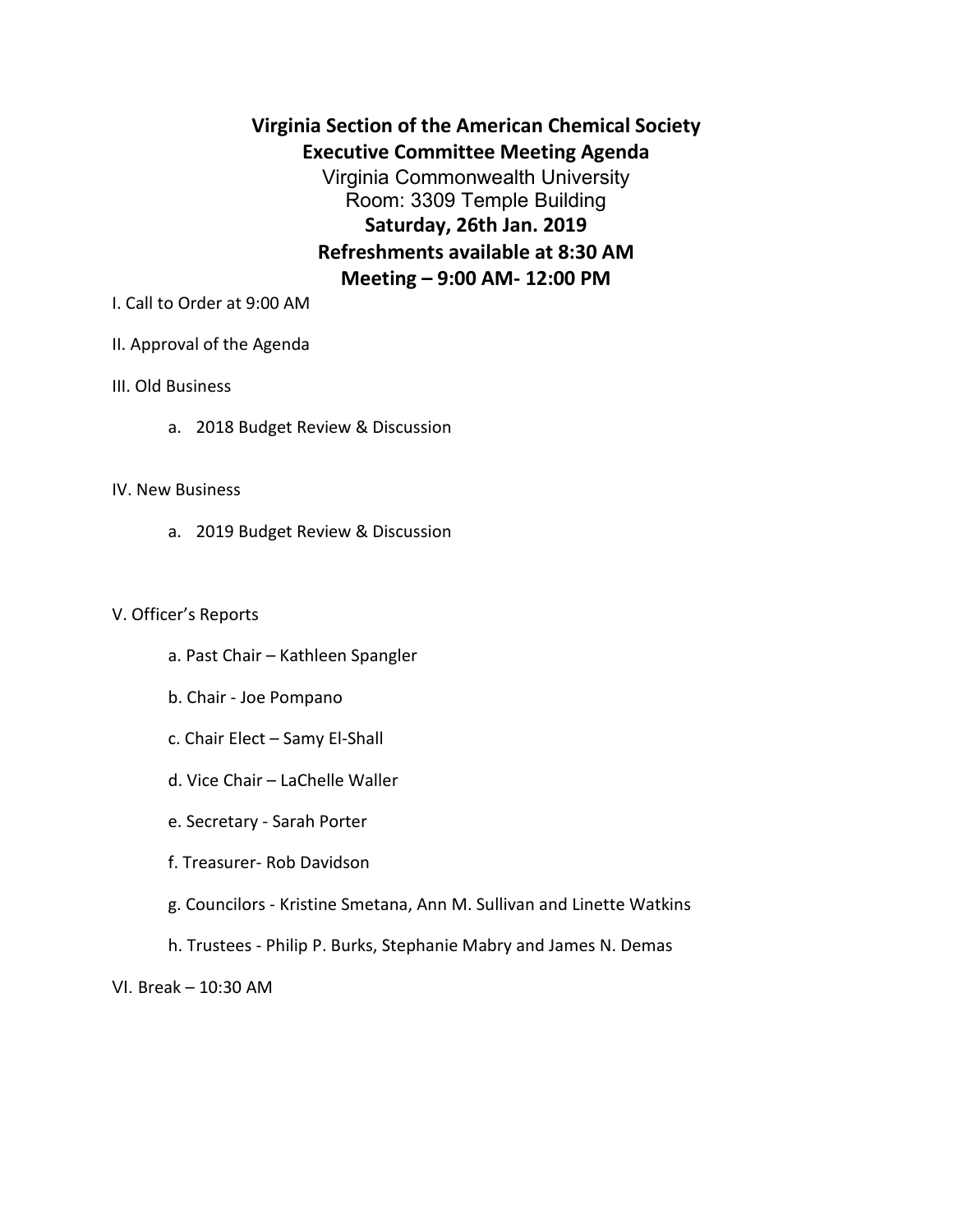- VII. Standing Committee Reports **(~ 2 minutes each, please)**
	- a. Archivist Committee Sarah Porter
	- b. Awards
		- i. Education- Larry White, Greg Grover
		- ii. Industrial and Service Yezdi B. Pithawalla
	- c. Chemical Education Ryan Warren
	- d. Chemistry Olympiad- Ann Sullivan
	- e. Community Activities Kristine Smetana
	- f. Entertainment Kenneth Chapman
	- g. Government Relations- Rebecca Rose Pompano
	- h. History Committee- Larry White
	- i. Media and Public Relations Krista Weissbart
	- j. Membership Hospitality ???
	- k. Minority Affairs Hyacinth Yarabe/ Charlene Crawley
	- l. Nominations- Kathleen Spangler
	- m. Publications Jim Beck
	- n. Project SEED Mike Hunnicutt
	- o. Safety Joe Crockett
	- p. Student Affiliates- Lachelle Waller
	- q. Webpage Ann Sullivan
	- r. Women Chemists Committee– Stacey Sank
	- s. Younger Chemists Committee- Julian Bobb

# VIII. Other Reports

a. Action Items from the Strategic Planning Update, Dec. 1, 2018